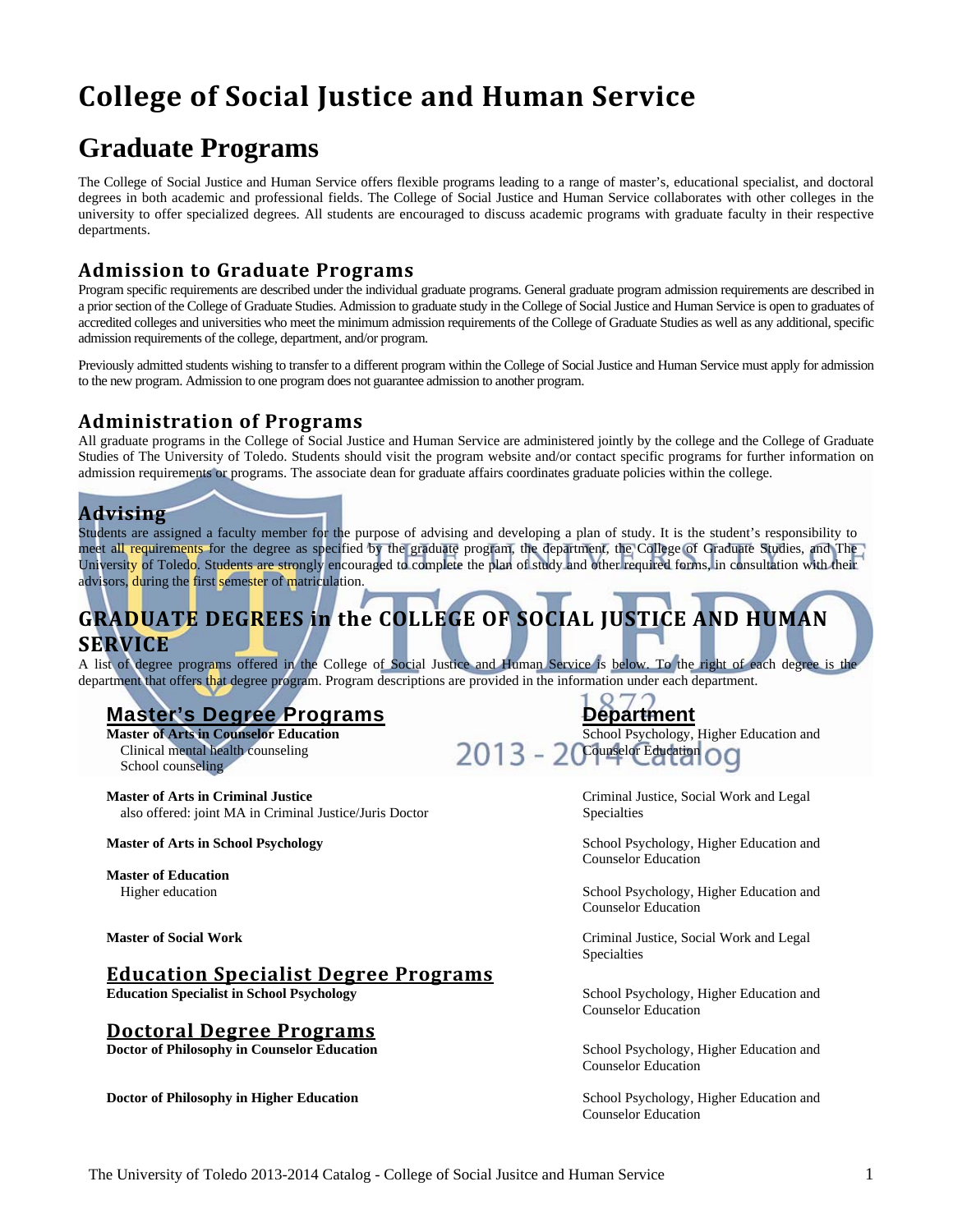## **Graduate Certificates**

 Child advocacy Criminal Justice, Social Work and Legal Specialties Elder law certificate Criminal Justice, Social Work and Legal Specialties Juvenile justice Criminal Justice, Social Work and Legal Specialties Patient advocacy certificate Criminal Justice, Social Work and Legal Specialties

# **Department of CRIMINAL JUSTICE, SOCIAL WORK AND LEGAL SPECIALTIES**

*Shanhe Jiang, chair* 

The department of criminal justice, social work and legal specialties offers individual master's degrees in each of the professions. A certificate in juvenile justice is available in association with the master's degree in criminal justice. The certificates in child advocacy, elder law, and patient advocacy are available as part of a degree or as a separate certificate.

# **Criminal Justice Program**

The department of criminal justice, social work and legal specialties offers a graduate program leading to a master of arts in criminal justice as well as an optional certificate in juvenile justice. In addition, the department of criminal justice, social work and legal specialties with the College of Law offers a joint degree program leading to the Master of Arts in criminal justice and the juris doctor.

### **Master of Arts in Criminal Justice**

The Master of Arts in criminal justice is designed to provide students with a broad understanding of the criminal justice system, social control and the nature of crime, in addition to developing and improving skills necessary to critically assess criminal justice problems and develop meaningful responses to these problems. The program also provides students with the skills to conduct applied research and evaluation, as well as the ability to understand empirical scholarly publications. The program prepares students for leadership roles in the field of criminal justice and the pursuit of criminal justice doctoral studies. The program allows a person to be either a full-time or part-time student. A fulltime student can complete the program in one year, while a part-time student should be able to complete the program in two or three years.

### **Admission**

In addition to the College of Graduate Studies and College of Social Justice and Human Service requirements, evaluation of applicants for the criminal justice graduate program is based on the following criteria:

- application
- three letters of recommendation
- personal statement
- official transcripts
- GPA of 3.0 or above on a 4 point scale is preferred; GPA of at least 2.7 on a 4 point scale will be considered on a case-by-case 872 basis
- Applicants with less than 2.70 must take the Graduate Record Exam (GRE)

Meeting the minimum admission requirements does not guarantee entrance into the program. Admission is competitive and is dependent on the availability of space within the program. Under special circumstances, the graduate admissions committee may choose to admit a promising applicant as a provisional student in the program.

### **Program of Study**

The Master of Arts in criminal justice requires a minimum of 33 semester hours including core and elective course work. Students should meet with the director of the graduate program in criminal justice to develop a plan of study which must be submitted by the end of the first semester or 12 credits hours. Any electives taken outside of criminal justice must be preapproved by the director of the graduate program in criminal justice. A student may complete a thesis or must pass a comprehensive exam to earn the degree. Within the first semester of graduate study, a student may elect to complete a thesis in lieu of 3 credit hours of elective course work.

| Program of study for the Master of Arts in criminal justice |  |  |  |
|-------------------------------------------------------------|--|--|--|
|                                                             |  |  |  |

|    | <b>Fall Semester</b>                                                                                    | <b>Spring Semester</b>                                                                                                           | <b>Summer Semester</b>         |
|----|---------------------------------------------------------------------------------------------------------|----------------------------------------------------------------------------------------------------------------------------------|--------------------------------|
| ته | CRIM6100 Metro Problems<br>CRIM5200 Data Analysis<br>CRIM6400 Research Methods<br>CRIM Elective in CRIM | CRIM6420 Adv. Criminal Procedures<br>CRIM6000 Adv. Criminal Justice Theories<br>3<br>*Elective in CRIM<br>*Elective<br>*Elective | *Elective in CRIM<br>*Elective |
|    | Total 12 hours                                                                                          | <b>Total 15 hours</b>                                                                                                            | Total 6 hours                  |

\*Note: A maximum of 9 hours of elective work must be done in graduate level Criminal Justice courses. A maximum of 9 hours may be done in graduate level course work outside of CJ with pre-approval of the graduate advisor.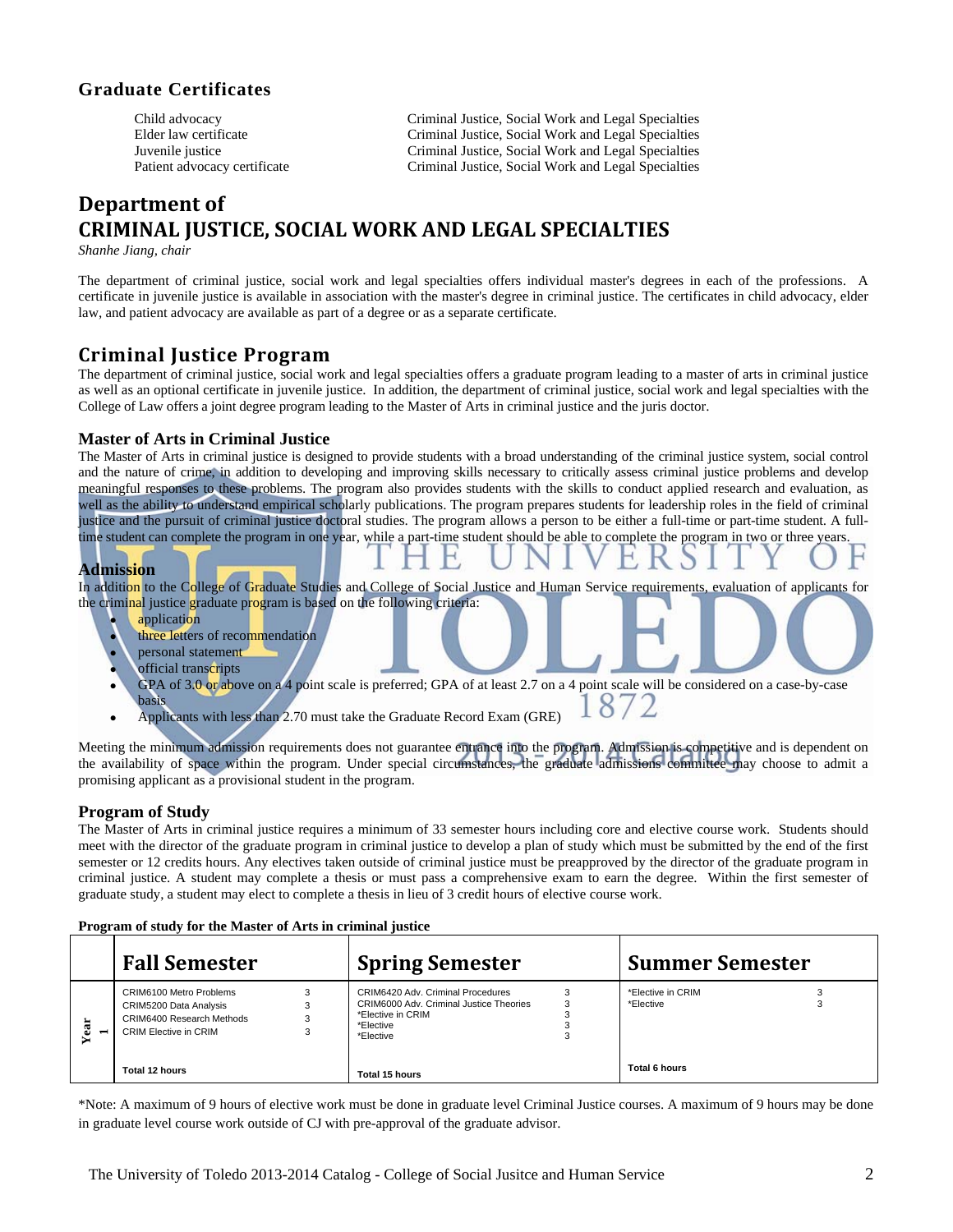### **Joint M.A. in Criminal Justice/Juris Doctor**

This program is administered jointly by the College of Law and the criminal justice program. The program is designed for students who wish to have theoretical and practical knowledge in the law and in the field of criminal justice.

### **Admissions**

- Be accepted by the University of Toledo College of Law
- Successfully complete of the first year of law school
- Be a student in good standing at the University of Toledo College of Law
- Complete an application for the master of arts in criminal justice

### **Program of Study**

To complete the master of arts in criminal justice, the student must meet the degree requirements. Students in the joint program may substitute a law school course in criminal procedures for the core course CRIM 6420. Additionally, nine hours of law courses may be applied as electives in the master of arts in criminal justice.

To qualify for the juris doctor degree, a student must comply with all the academic and non-academic rules of the College of Law. Under the joint program, up to 12 semester hours taken for the master of arts in criminal justice may be applied toward the completion of credit hours for juris doctor degree. The student must earn a grade of B or better in those courses to be credited toward the juris doctor.

# **Social Work Program**

The department of criminal justice, social work and legal specialties offers the professional master of social work degree (MSW). The graduate program in social work is fully accredited by the Council on Social Work Education (CSWE).

### **Master of Social Work**

The master of social work program has a strong emphasis on social and economic justice. As such, the degree has an advanced generalist concentration, preparing students to create change at all system levels, from individuals to communities. Students may select a specialization in either mental health or in child and family services.

An advanced standing program exists for students who meet specific criteria including a baccalaureate social work degree from an undergraduate social work program accredited by the Counsel of Social Work Education (CSWE). Students with related degrees will not be admitted under advanced standing status, but may be admitted to the foundation program.

### **Admission**

In addition to the admission criteria established by the College of Graduate Studies at The University of Toledo, the applicant to the MSW program must submit

- three letters of recommendation from both employers and prior faculty members
- a personal statement that speaks to her/his commitment to social and economic justice as well as the applicant's professional goals over the next 10 years

bover the next TO years<br>Additional requirements for admission to the advanced standing program include: 2013

- a baccalaureate degree in social work from a CSWE-accredited social work program
- minimum undergraduate GPA of 3.0
- minimum GPA of 3.3 in the social work program

The personal statement and references from both employers and prior faculty members will be evaluated for a "fit" with the social work profession and our program's focus on social and economic justice. Applicants must convey their adherence to the values and ethics of the profession. Applicants with no evidence of the above will not be admitted to the program.

The Council on Social Work Education does not permit programs to provide course credit for work experience. It is our hope that each class admitted would have a mixture of students who have experience as well as those without extensive professional experience. We encourage diversity among the students accepted to the program. This includes diversity of gender, age, race/ethnicity, sexual orientation, ability and experience in the profession, etc. Prospective applicants are urged to review information on the program website.

### **Program of Study**

The complete MSW Program requires 60 semester hours for graduation that is consistent with MSW programs across the country. Foundation course work is offered in the first year of the program and advanced course work in the second year.

Students must enroll in 16 credit hours of field education to obtain the required 900 hours required by CSWE. Six (6) of these hours are taken during the foundation year and ten (10) during the advanced year. While every effort is made to accommodate students with full-time jobs, applicants to the program must be aware that field placements primarily take place during business hours. We are unable to guarantee a night or weekend field placement.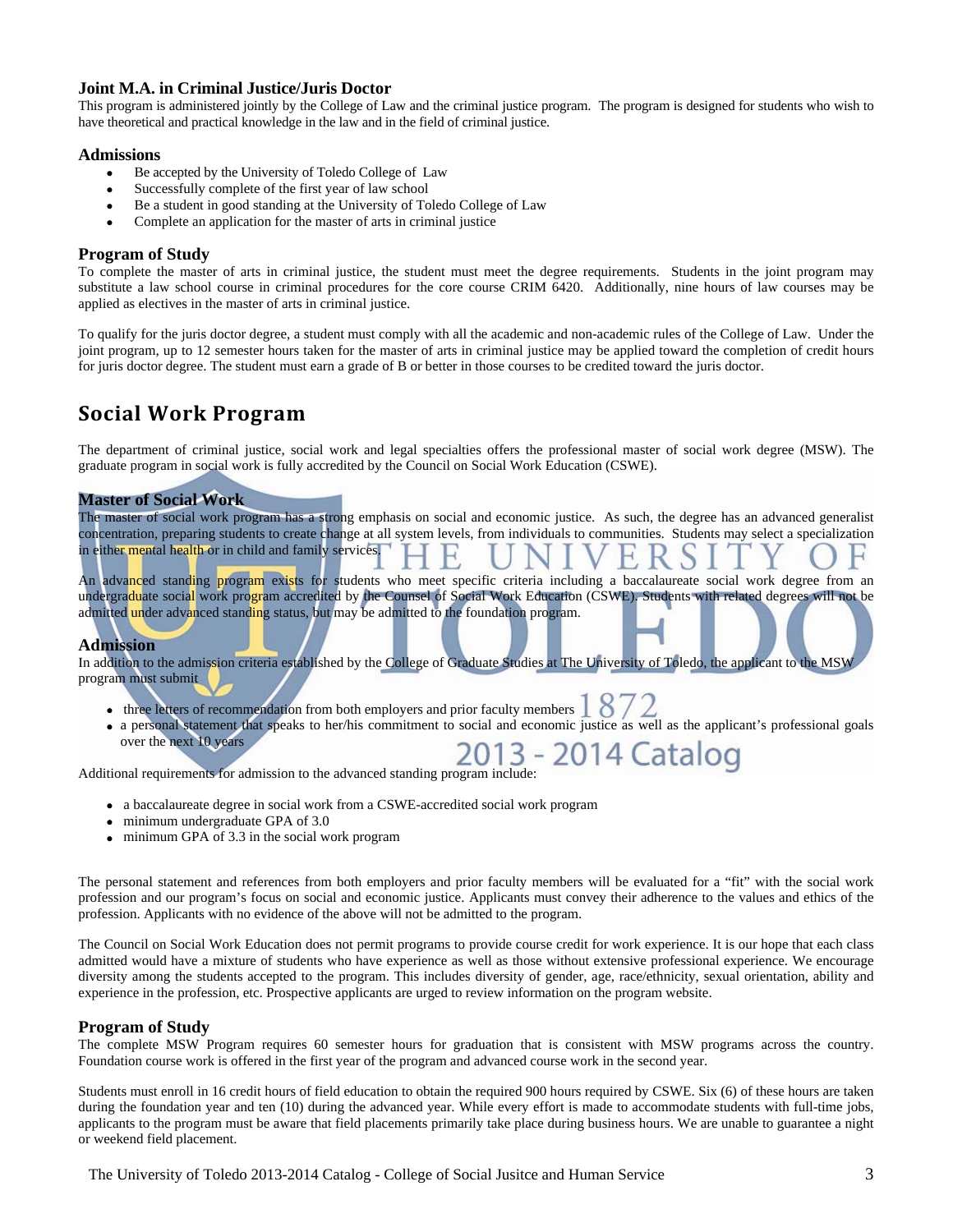Students who are awarded admission with advanced standing must complete 33 credit hours to obtain the MSW degree. The advanced standing program focuses on the advanced generalist courses and field placements. Courses at the 6000 level are required for the advanced standing program.

|  |  |  | Program of study for the foundation master of social work program |
|--|--|--|-------------------------------------------------------------------|
|  |  |  |                                                                   |

|                       | <b>Fall Semester</b>                                                                                                                                                                                              |                       | <b>Spring Semester</b>                                                                                                                                                                                       |        |
|-----------------------|-------------------------------------------------------------------------------------------------------------------------------------------------------------------------------------------------------------------|-----------------------|--------------------------------------------------------------------------------------------------------------------------------------------------------------------------------------------------------------|--------|
| ear<br>$\blacksquare$ | SOCW 5110 Social Work Practice I<br>SOCW 5210 Micro Perspectives of HBSE<br>SOCW 5330 Policy Issues & Analysis in SW<br>SOCW 5010 SW Research Methods & Analysis<br>SOCW 5900 Found Field Exp & Integrative Sem 1 | 3<br>3<br>3<br>3<br>3 | SOCW 5120 Social Work Practice II<br>SOCW 5130 Social Work Practice III<br>SOCW 5220 Macro SW Perspectives HBSE<br>SOCW 6140 Advanced SW Assessment<br>SOCW 5910 Foundation Field Exp & Integrative Sem II 3 | 3<br>3 |
|                       | Total 15 hours                                                                                                                                                                                                    |                       | Total 15 hours                                                                                                                                                                                               |        |
|                       | SOCW 6110 Advanced Generalist Practice I                                                                                                                                                                          | 3                     | SOCW 6120 Advanced Generalist Practice II                                                                                                                                                                    | 3      |
|                       | Research Elective*                                                                                                                                                                                                | 3                     | SOCW 6130 Advanced Generalist Practice III                                                                                                                                                                   |        |
| ä                     | Field of Practice - Practice**                                                                                                                                                                                    | 3                     | Field of Practice - Policy***                                                                                                                                                                                |        |
| ы                     | Social Work Journal Review Seminar I                                                                                                                                                                              |                       | Social Work Journal Review Seminar II                                                                                                                                                                        |        |
|                       | SOCW 6900 Adv Field Exp & Integrative Seminar I                                                                                                                                                                   | 5                     | SOCW 6910 Advanced Field Exp & Integrative Sem. II 5                                                                                                                                                         |        |
|                       | Total 15 hours                                                                                                                                                                                                    |                       | Total 15 hours                                                                                                                                                                                               |        |

\* Students may choose between Research Methods for Micro Social Work Practice and Research Methods for Macro Social Work Practice.

- \*\* Students may choose among Social Work Practice in Mental Health, and Child and Family Social Work Practice.
- \*\*\* Students may choose among Social Work Policy Issues in Mental Health, and Social Work Policy Issues: Child and Family.

### **Program of study for the advanced standing master of social work program**

| <b>Summer Year 1</b>                  | <b>Fall-Year</b>                                                                                                                                          | <b>Spring Year</b>                                                                                                                                       |
|---------------------------------------|-----------------------------------------------------------------------------------------------------------------------------------------------------------|----------------------------------------------------------------------------------------------------------------------------------------------------------|
| SOCW 6140 Adv. Social Work Assessment | Research Elective*                                                                                                                                        | SOCW 6120 Advanced Generalist Practice II                                                                                                                |
|                                       | SOCW 6110 Advanced Generalist Practice 1<br>Field of Practice - Practice**<br>Journal Review Seminar I<br>SOCW 6900 Adv Field Exp & Integrative Seminar I | SOCW 6130 Advanced Generalist Practice III<br>Field of Practice - Policy***<br>Journal Review Seminar II<br>SOCW 6910 Adv Field Exp & Integrative Sem II |
| Practice.                             |                                                                                                                                                           | Students may choose between Research Methods for Micro Social Work Practice and Research Methods for Macro Social Work                                   |

- Students may choose among Social Work Practice in Mental Health, and Child and Family Social Work Practice.
- \*\*\* Students may choose among Social Work Policy Issues in Mental Health, and Social Work Policy Issues: Child and Family.

### **Graduate Certificates**

# 2013 - 2014 Catalog

The juvenile justice certificate must be included as part of a master's degree in criminal justice. The child advocacy certificate, elder law certificate, and patient advocacy certificate are offered on-line as stand-alone certificates that are available to persons holding bachelor degrees. The coursework from certificates may be used as part of a degree program but a separate application for each certificate must be made.

### **Child Advocacy Certificate**

An on-line interdisciplinary certificate is offered to individuals with bachelor degrees who are interested in advocating for children and preventing child abuse. The certificate requires a 12 credit hour sequence of four courses from criminal justice, social work, and counselor education.

### **Admission**

- Must have an earned bachelor's degree from an accredited institution of higher learning with an undergraduate grade point average of 3.0 or higher for regular admission to the certificate program
- Apply for admission to the certificate program
- One letter of recommendation from an employer or faculty member
- A statement of purpose

### **Program of Study**

The child advocacy courses may be used within a degree program or may be used as a separate child advocacy certificate.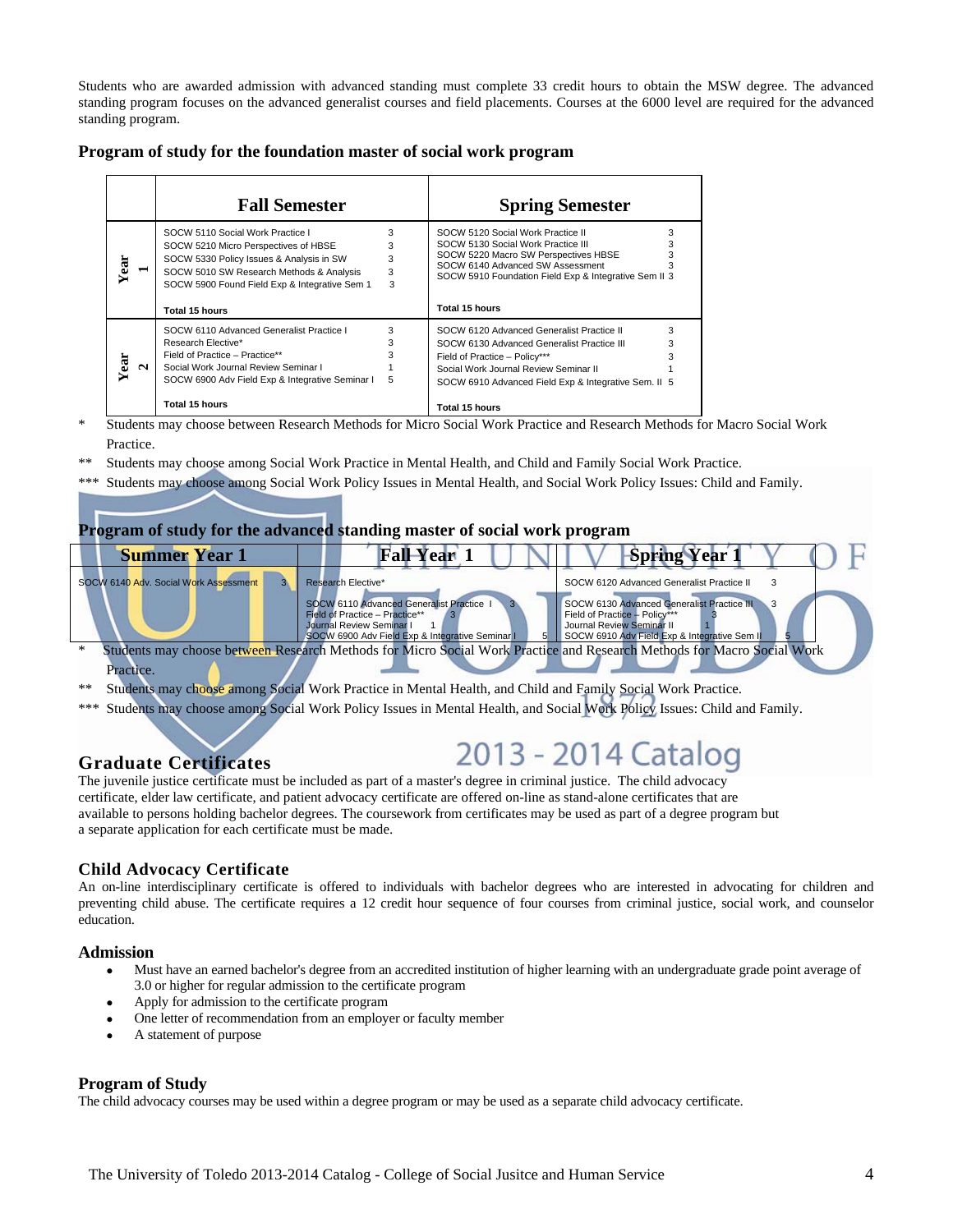| <b>SOCW</b> | 6700 | Perspectives in Child Maltreatment and Advocacy      |
|-------------|------|------------------------------------------------------|
| <b>CRIM</b> | 6710 | Professional and System Responses for Child Advocacy |
| <b>COUN</b> | 6720 | Advocacy for the Survivor of Child Neglect and Abuse |
| <b>CRIM</b> | 6730 | Guided Study in Child Advocacy                       |

### **Elder Law Certificate**

The elder law certificate is an online graduate certificate consisting of 15 credit hours. The program is designed to enhance the professional credentials of individuals working with an elderly population. Students are admitted for the summer semester and must complete an on-line application. For regular admission to the certificate, a minimum of 3.0 undergraduate grade point average (GPA) is required as well as one letter of recommendation.

The program of study consists of courses offered in summer and fall semesters.

| LGL.        | 6100 | Legal Issues for the Elderly                   |
|-------------|------|------------------------------------------------|
| LGL.        | 6200 | Elder Health Law and Ethical Issues            |
| LGL.        | 6980 | Guided Study in Elder Law Topics               |
| <b>GERO</b> | 5400 | Health and Aging                               |
| <b>GERO</b> | 5410 | Issues in Contemporary Gerontological Practice |

### **Juvenile Justice Certificate**

An optional certificate program in juvenile justice is offered as part of the master of arts in criminal justice degree program. This certificate is designed to provide a student with a more in-depth study of juvenile justice issues. The certificate requires the successful completion of the requirements for the Master of Arts in criminal justice degree and a minimum of 12 credit hours in juvenile justice courses which may be counted as criminal justice electives or general electives.

#### **Admission**

- Must be admitted to the master of arts in criminal justice degree program
- Meet with the director of the graduate program in criminal justice
- Apply for admission to the certificate program

### **Program of Study**

The juvenile justice certificate is only available as part of a master's degree program in criminal justice. Upon completion of the certificate requirements and the requirements for the Master of Arts in criminal justice, the certificate will be awarded.

IVERSITY

### **Juvenile Justice Certificate** (12 hours)

| <b>CRIM</b> | 6310 | Juvenile Justice in the Metropolitan Community                                                                                                                |
|-------------|------|---------------------------------------------------------------------------------------------------------------------------------------------------------------|
|             |      | 1872                                                                                                                                                          |
|             |      | Select 9 credit hours from the below list:                                                                                                                    |
|             |      |                                                                                                                                                               |
| <b>CRIM</b> | 5370 |                                                                                                                                                               |
| <b>CRIM</b> | 5400 | Disproportionate Confinement of Minority Youth<br>Criminal Justice Field Studies (Must be a placement in the community with an agency/program that deals with |
|             |      | juvenile delinquents, troubled youths, or youths at risk)                                                                                                     |
| <b>CRIM</b> | 6940 | Criminal Justice Internship (Must be a placement in the community with an agency/program that deals with juvenile                                             |
|             |      | delinquents, troubled youths, or youths at risk)                                                                                                              |
| <b>CRIM</b> | 6980 | Special Topics in Criminal Justice (Must be approved by the graduate coordinator and be a course which                                                        |
|             |      | focuses on an aspect of the juvenile justice system.                                                                                                          |
| <b>CRIM</b> | 6990 | Independent Study in Criminal Justice (Must be on an area dealing with juvenile delinquents, troubled youths, or                                              |
|             |      | youths at risk)                                                                                                                                               |
|             |      |                                                                                                                                                               |

### **Patient Advocacy Certificate**

The 12-semester credit graduate certificate program in patient advocacy is offered online and is designed to enhance the professional credentials of those working with patients in today's health care environment. The four-course sequence provides knowledge about contemporary legal and health care issues in the field of patient advocacy and is offered online in a program that can be completed in two semesters. Students are admitted for the fall semester and must complete an on-line application. For regular admission to the certificate program, a minimum 3.0 undergraduate grade point average (GPA) is required, as well as one letter of recommendation, a statement of purpose, and a resume.

The program of study consists of four courses offered in fall and spring semesters.

- LGL 6300 Introduction to Patient Advocacy
- LGL 6400 Health Issues and Patient Advocacy
- LGL 6500 Legal Issues in Patient Advocacy
- LGL 6600 Guided Study in Patient Advocacy Topics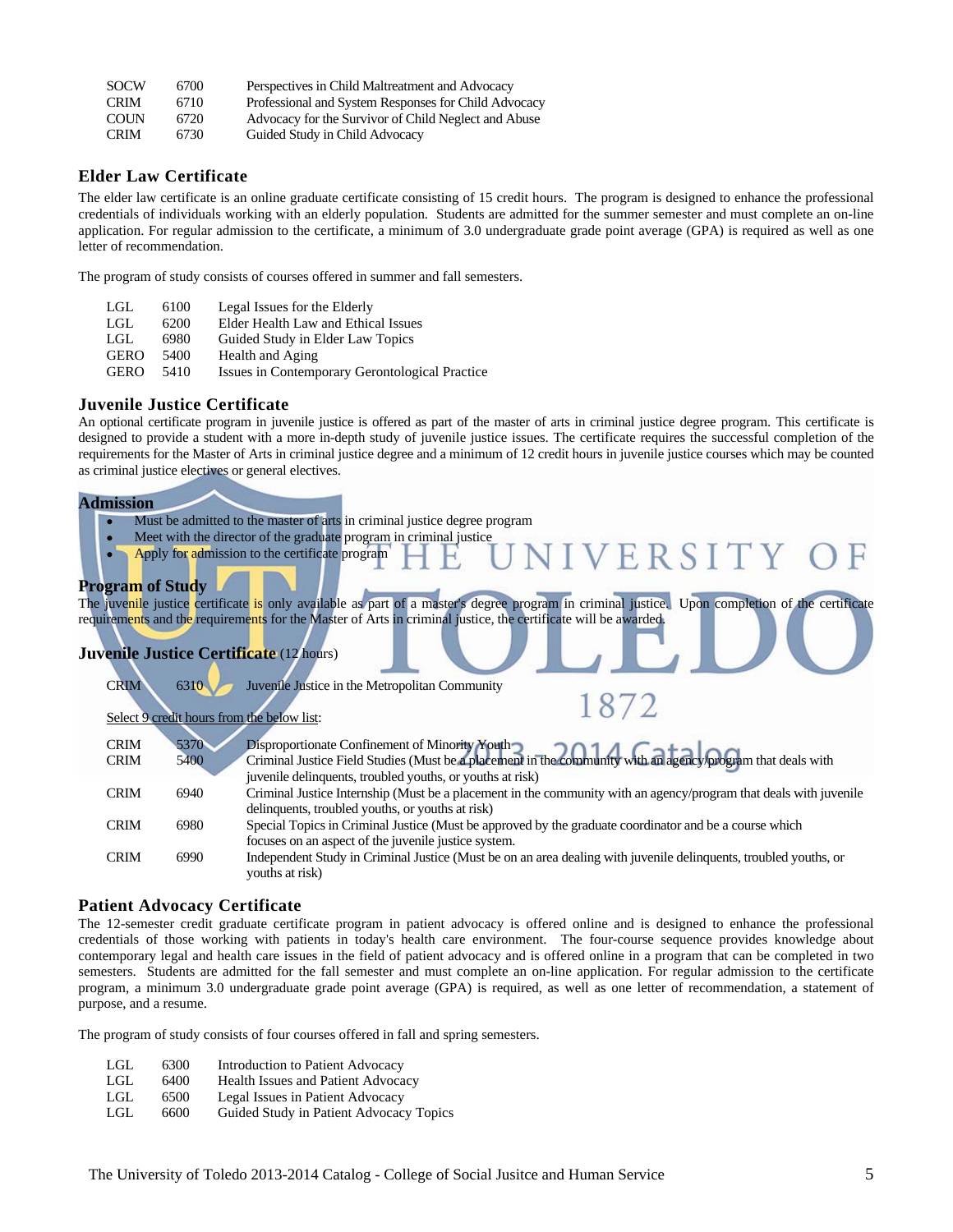# **SCHOOL PSYCHOLOGY, HIGHER EDUCATION, AND COUNSELOR EDUCATION**

*John Laux, chair* 

The department offers a master's degree and education specialist degree in school psychology, master's degrees in higher education and in counselor education with concentrations in school counseling and clinical mental health counseling, and doctorates in higher education and in counselor education. The department also participates in an interdisciplinary online certificate in child advocacy that is described in the department of criminal justice, social work and legal specialties.

### **School Psychology**

The graduate program in school psychology meets the educational requirements for licensure in Ohio and many other states. The program is approved by the National Association of School Psychologists and accredited by the National Council for the Accreditation of Teacher Education. Both the master of arts and the education specialist degree requirements must be completed by the student to be licensed as a school psychologist in Ohio and to be a nationally certified school psychologist.

The program is designed for three years of full-time study.

### **Admission**

### **Application deadlines for the school psychology program are February 15 and May 15.**

To apply to the program, applicants must meet the minimum academic prerequisite and submit the following materials:

- Minimum academic prerequisite: Undergraduate GPA of 2.7 (for admission to the College of Graduate Studies) and for the school psychology program, a preferred undergraduate GPA of 3.0
- GRE scores (taken within the last five years)
- College of Graduate Studies application for the master's degree in school psychology
- Three letters of recommendation, at least one of which must address the applicant's academic potential (i.e. from a university faculty member)
- Statement of purpose, between two to three pages, that details the reasons the applicant would like to pursue a career in school psychology and includes personal experiences. The statement of purpose should be typed and submitted to the College of Graduate Studies as a separate word document.
- Official undergraduate transcripts (and graduate transcripts, if applicable)
- Professional résumé

To be consistent with national training standards and to ensure sufficient faculty members to advise and mentor students, a limited number of applicants will be admitted into the program each year. As a result, admission is competitive. Applicants are required to interview with an admissions committee. Prior to participating in the campus interview, applicants must interview a school psychologist. The list of questions to ask during the school psychologist interview as well as other information about the program can be found on the program website. For more information or to ask questions, contact Wendy Cochrane, Program Director, wendy.cochrane@utoledo.edu 419-530-2013 or Sue Martin, Department Secretary, smartin@utnet.utoledo.edu, 419-530-2718.

### **Program of Study**



The complete program includes approximately 79 credits, a two-semester pre-practica experience during the first year, a two-semester practica experience during the second year, and a 9-month, full-time internship (minimum of 1200 clock hours) in a school setting completed during the third year. Students earn a master of arts (M.A.) after completing a minimum of 32 hours of coursework and 100 pre-practica experience hours. The education specialist (Ed.S.) degree is earned after completion of the remaining coursework, practica experience and internship.

| <b>Program Sequence for School Psychology</b> |  |  |
|-----------------------------------------------|--|--|
|                                               |  |  |

|                                  | <b>Fall Semester</b>                                                                                                                                                                                                                                       | <b>Spring Semester</b>                                                                                                                                                                                                                     | <b>Summer Semester</b>                                                                          |
|----------------------------------|------------------------------------------------------------------------------------------------------------------------------------------------------------------------------------------------------------------------------------------------------------|--------------------------------------------------------------------------------------------------------------------------------------------------------------------------------------------------------------------------------------------|-------------------------------------------------------------------------------------------------|
| Year<br>$\overline{\phantom{0}}$ | HSHS 6000 Statistics and Research for HSHS<br>Professions<br>SPSY 5060 Prepractica in School Psychology<br>2<br>SPSY5030 Role and Function of School Psych<br>3<br>EDP5330 Behavior Management<br>3<br>SPSY5040 Legal and Ethical Issues in School Psych 4 | SPSY 5060 Prepractica in School Psychology<br>2<br>SPSY5300 Psychoed Assessment & Intervention I<br>4<br>SPSY6260 Developmental Child Psychopathology or 3<br>EDP 5210 Child Development<br>SPSY5170 Consultation I<br>3<br>Total 12 hours | SPSY5310 Psychoed Assessment & Interven II<br>4<br>SPSY7180 Consultation II: School & Home<br>з |
|                                  | Total 15 hours                                                                                                                                                                                                                                             |                                                                                                                                                                                                                                            | <b>Total 7 hours</b>                                                                            |
| Year<br>$\sim$                   | SPSY7320 Psychoed Assessment & Intervention III<br>4<br>COUN7140 Counseling Theories & Techniques<br>4<br>SPSY7330 Practica in School Psychology<br>4                                                                                                      | EDP5210 Child Development or SPSY 7260 Dev.<br>3<br>Child Psychopathology<br>COUN5/7160 Cultural Diversity<br>SPSY7330 Practica in School Psychology<br>EDP7320 Instructional Psychology or EDP 7110<br>Basic Ed Psychology                | SPSY7190 Consultation III: School & Community<br>4                                              |
|                                  | Total 12 hours                                                                                                                                                                                                                                             | Total 13 hours                                                                                                                                                                                                                             | <b>Total 4 hours</b>                                                                            |
| Yea<br>$\mathbf{c}$              | SPSY7940 Internship in School Psychology<br>6                                                                                                                                                                                                              | SPSY7940 Internship in School Psychology<br>6                                                                                                                                                                                              | SPSY7940 Internship in School Psychology                                                        |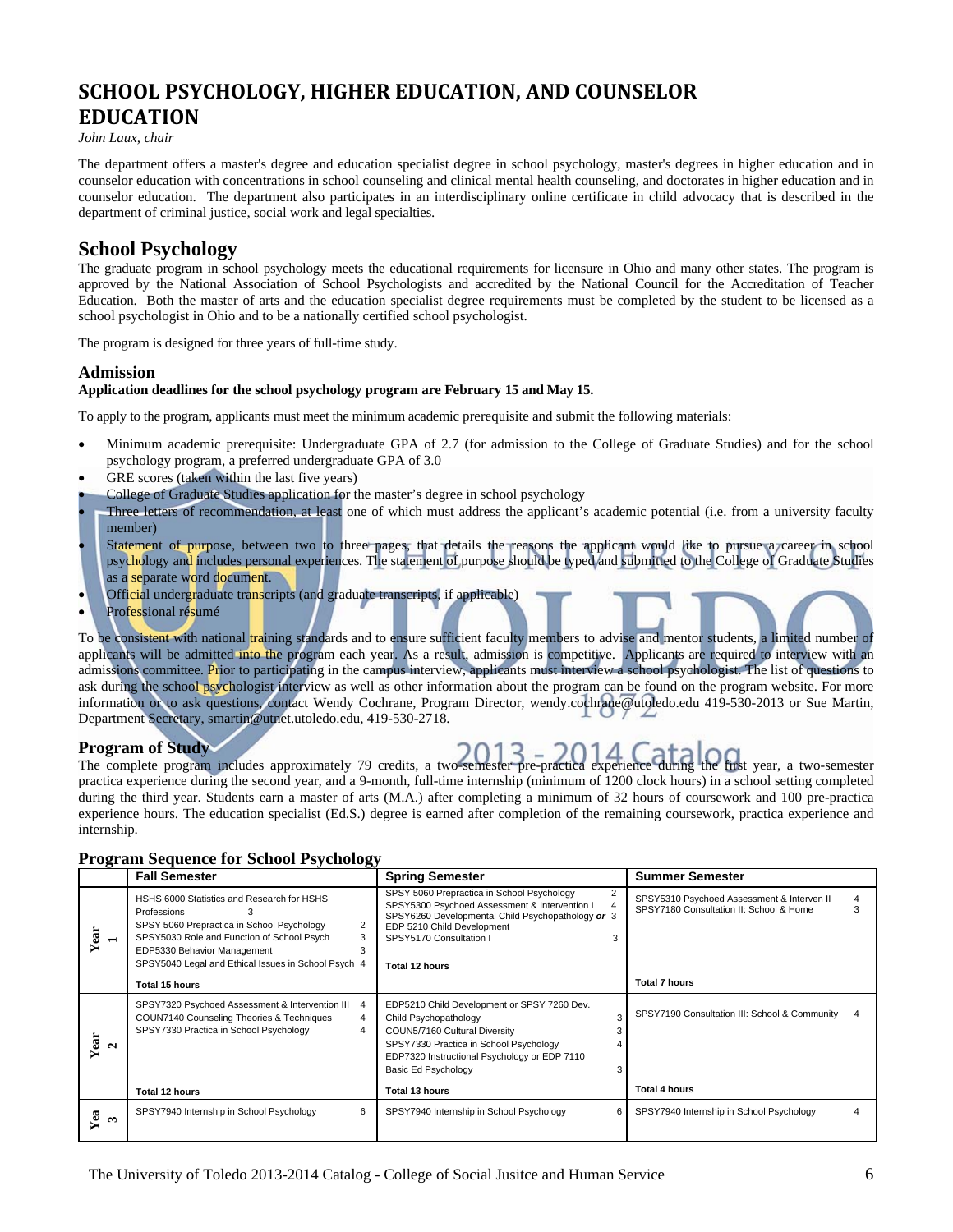# **Higher Education Program**

### **Master of Education in Higher Education**

The master's program in higher education consists of two tracts. Students normally enroll in the 36-credit master's program that includes coursework and a practicum experience in the higher education setting. For persons currently employed in higher education, a 33-hour track in a cohort format leads to the master's degree.

### **Master of Education in Higher Education 36 hours (cohort degree 33 hours)**

| <b>Required Courses</b>     |                                                                  |                                |
|-----------------------------|------------------------------------------------------------------|--------------------------------|
| <b>HED 6510</b>             | American College Student                                         | 3                              |
| <b>HED 6640</b>             | Governance and Administration                                    | 3                              |
| <b>HED 6770</b>             | <b>Evaluation and Outcomes Assessment</b>                        | 3                              |
| <b>HED 6120</b>             | <b>International Education</b>                                   | 3                              |
| <b>HED 6540</b>             | <b>Advising Diverse Students</b>                                 | 3                              |
|                             | TSOC course or HED 6010 History of Higher Education              | 3                              |
|                             | EDP course or HED 6530 Theories of Student Development           | 3                              |
|                             | RESM course or HSHS 6000 Stat & Res/H&H Prof.                    | 3                              |
| Electives (choose 1)        |                                                                  |                                |
| <b>HED 6730</b>             | Legal Aspects of Higher Education                                | 3                              |
| <b>HED 6520</b>             | Organ. & Management of Student Affairs                           | 3                              |
| <b>Electives (choose 1)</b> |                                                                  |                                |
| <b>HED 6850</b>             | Critical Issues In Higher Education                              | 3                              |
| <b>HED 6410</b>             | College and University Curriculum                                | 3                              |
| <b>HED 6700</b>             | Finance of Higher Education                                      | UNIVERSITY O<br>$\overline{P}$ |
| Capstone (choose 1)         |                                                                  |                                |
| <b>HED 6980</b>             | <b>Master's Capstone Seminar</b>                                 | 3                              |
| <b>HED 6960</b>             | <b>Master's Thesis</b>                                           |                                |
| <b>HED 6920</b>             | <b>Master's Project</b>                                          |                                |
|                             |                                                                  |                                |
|                             | Practicum (not required for 33-credit cohort degree)             |                                |
| <b>HED 6940</b>             | <b>Master's Practicum</b>                                        | 3                              |
|                             |                                                                  | 1872                           |
|                             | Also available: HED 6950 Master's Internship in Higher Education |                                |
|                             |                                                                  |                                |
|                             | <b>Doctoral Degree Program</b>                                   | 2013 - 2014 Catalog            |
|                             |                                                                  |                                |

### **Admission to Doctoral Program in Higher Education**

- Currently employed at a college or university.
- A completed College of Graduate Studies admissions form.
- A baccalaureate degree granted by an accredited institution, with a minimum GPA of 2.7 preferred.
- A master's degree granted by an accredited institution, with a minimum GPA of 3.25.
- Official transcripts from all previous higher education institutions attended.
- A letter indicating the applicant's commitment to pursuing a career in the field of higher education, and a description of the applicant's potential research topic for dissertation study.
- A 1,000-word essay that discusses the most critical issue facing higher education today, the reasons for choosing this issue, and the implications of the issue for the future of higher education.
- Two letters of reference, including at least one from a faculty member who can speak to the ability of the applicant to conduct research and to write at the graduate level.
- A current resume or curriculum vitae.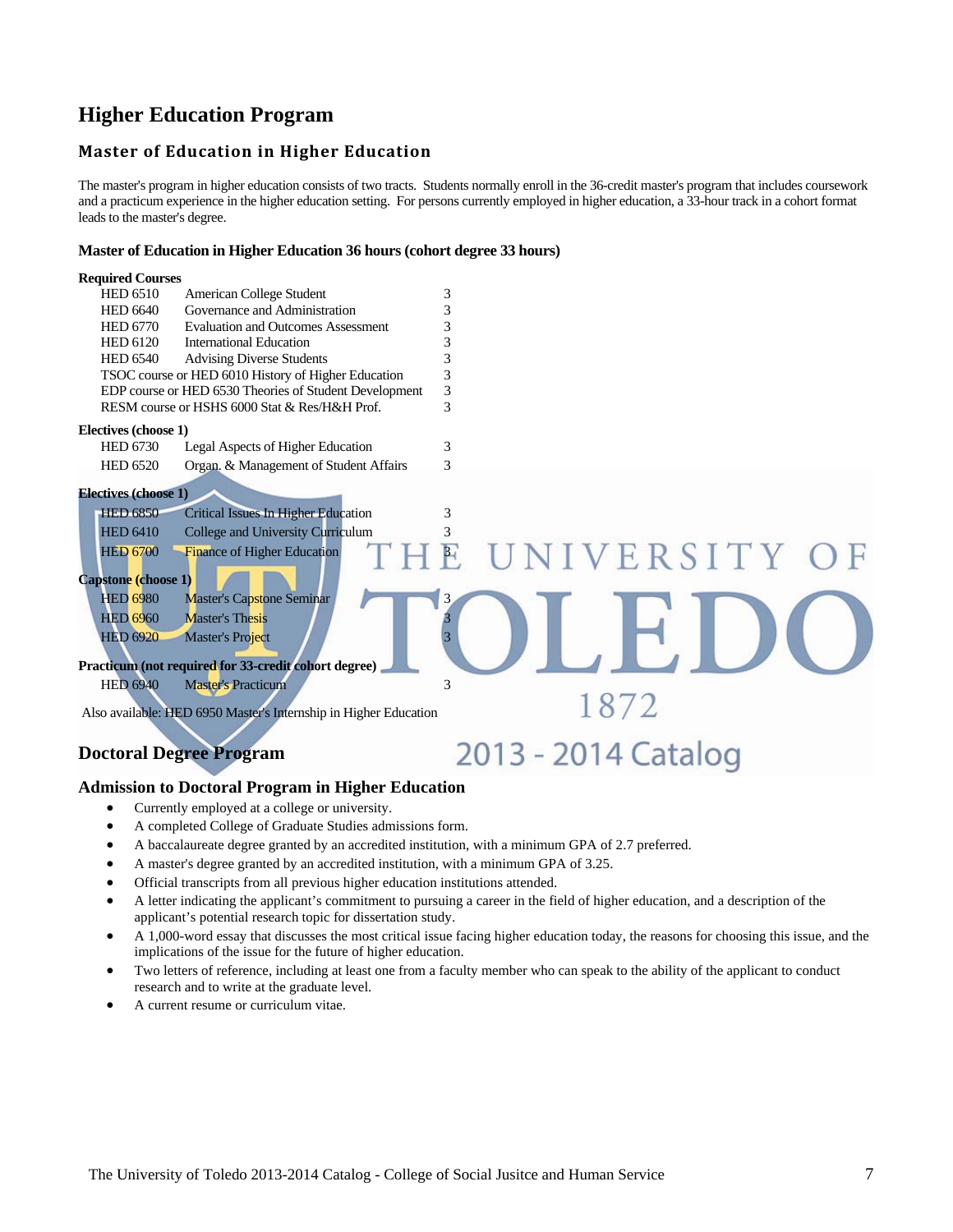### **Requirements for Doctoral Program**

A minimum of 61 hours beyond the master's degree is required.

- Required HED Courses 30 hours HED 8030 Federal & State Policy Analysis HED 8530 Student Development Theory HED 8570 Research in Higher Education HED 8640 Governance & Administration OR HED 7980 Community College Leadership HED 8700 Finance of Higher Education HED 8770 Evaluation & Outcomes Assessment in Higher Education HED 8850 Critical Issues in Higher Education HED 8790 Managing College & University Personnel HED 8730 Legal Aspects of Higher Education HED 8120 International Higher Education
- Elective HED Courses 6 hours
- TSOC Requirement 3 credit hours or HED 8010 History of Higher Education
- Research Methods Requirement‐ 12 hours RESM 8120 Quantitative II RESM 7330 Qualitative Research I RESM 8320 Research Design or HED 8920 Adv. Seminar HED 8920 Advanced Seminar in Qualitative Research

#### • Dissertation-10 hours

HED 8930 Doctoral Research Seminar - Concept Paper (3) HED 8930 Doctoral Research Seminar- Literature Review (3) HED 8960 Dissertation (4)

#### In addition, each doctoral student is expected to:

 Concentrate in the area of specialization (i.e. a major) and pass a written examination (major examination) in the major area of concentration;

NIVERSITY

1872

- Demonstrate proficiency in tools of research;
- Pass the written major examination and pass an oral examination that covers the relevant coursework
- Orally present and defend a dissertation proposal in a public forum;
- Orally present and defend a completed dissertation in a public forum.

### **Academic Advising Committee**

The student is assigned a temporary advisor upon admission to a program. This advisor guides the student in forming a doctoral program committee.

The doctoral program committee shall be formed before the student completes 18 hours of credit. The doctoral program committee has a minimum of three members who are selected from the membership of the graduate faculty of the University. The doctoral program committee is responsible for assisting the student in the development of a plan of study and assuring competence by overseeing the doctoral major exam, and the doctoral program oral.

The plan of study must be approved by the doctoral program committee, the department chairperson, and the associate dean of the college. The plan of study must be filed before 18 semester hours of the doctoral program are completed. After completion of the academic requirements, the student must form a dissertation committee to guide the development of the dissertation.

#### **Dissertation**

The dissertation committee must include a minimum of four graduate faculty members, including one who is not in the discipline major. Members of the dissertation committee may also be members of the doctoral program committee. The student must work closely with the committee to develop a research proposal for the dissertation. Once the committee approves the research design, the student must obtain Institutional Research Board approval before beginning the research study. A public, oral defense of the dissertation proposal and the completed dissertation is required.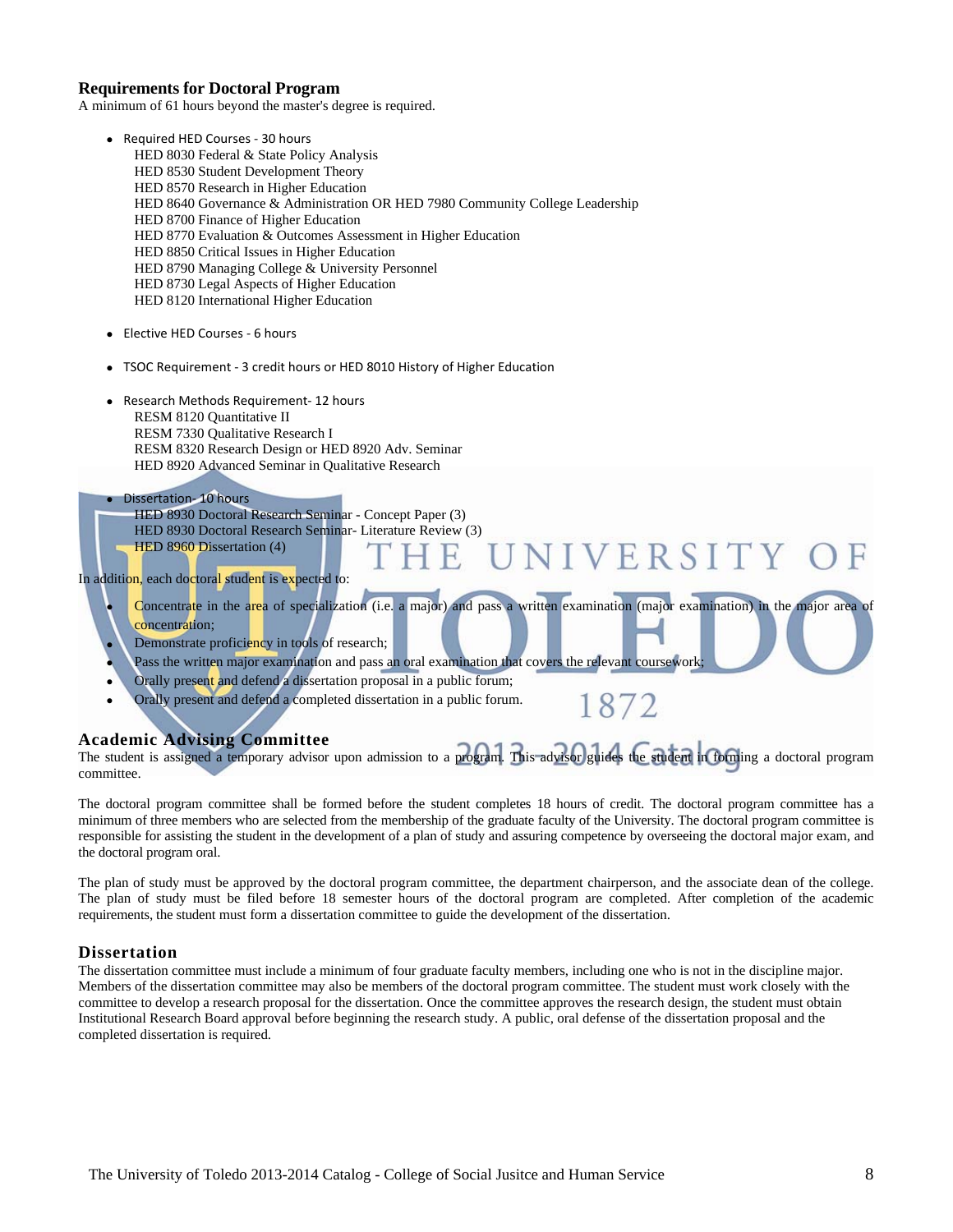## **Counselor Education Program**

The counselor education program offers a master of arts in counselor education with specializations in school counseling or clinical mental health counseling, and a doctoral degree in counselor education. All counselor education programs are nationally accredited by the Council for Accreditation of Counseling and Related Educational Programs (CACREP).

The clinical mental health counseling program prepares graduates for licensure in Ohio as professional counselors or professional clinical counselors and is approved by the Ohio Counselor, Social Worker, and Marriage & Family Therapist Board. Graduates work as counselors in community mental health agencies, hospitals, college counseling centers, or in private practice. School counselors work in K-12 schools. The doctor of philosophy in counselor education prepares graduates as counselor educators in colleges and universities, and as counselors, supervisors or directors in agencies, or as private practitioners. Counselor education programs meet educational requirements for licensure or certification in Ohio, Michigan and most other states.

### **Master of Arts in Counselor Education: School Counseling Program**

The school counseling specialization prepares graduates to work in K-12 schools. It is accredited by the Council for Accreditation of Counseling and Related Educational Programs and is approved by the Ohio Department of Education. The master's degree in school counseling meets the academic requirements for K-12 school counselor licensure in Ohio and other states. Neither Ohio nor Michigan requires applicants to have teacher certification to be licensed as a school counselor. Applicants expecting to practice outside of Ohio or Michigan should consult that state's department of education to determine current certification or licensure requirements.

### **Admission**

**The application deadlines are September 15, January 15, or May 15.** To apply to the program, applicants must meet all requirements of the College of Graduate Studies and submit the following materials to the College of Graduate Studies:

- College of Graduate Studies application for the master's degree in school counseling
- Transcripts of an undergraduate degree with a 3.0 or equivalent cumulative grade point average on a 4-point scale for all undergraduate study at all institutions attended.
- An official Graduate Record Examination (GRE) score taken within the last five years.
	- o Applicants holding a doctoral degree from an accredited college or university are automatically excluded from the requirement to submit an official Graduate Record Examination score.
	- o Applicants holding a master's degree from an accredited college or university and whose cumulative graduate course work meets or exceeds 3.5 on a 4.0 scale are automatically excluded from the requirement to submit an official Graduate Record Examination score.
- A ty<mark>pe</mark>d, writte<mark>n</mark> personal statement (suggested length 2-3 pages) detailing significant personal and professional experiences that relate to the applicant's decision to pursue a career in counseling (e.g., rationale for seeking degree, commitment to counseling as a profession). The personal statement should also address such topics as the applicant's skills or knowledge, preparation through education and/or experience, strengths and weaknesses, rationale for academic deficiencies, etc.
- A professional résumé
- Three letters of recommendation, at least one of which must address the applicant's academic potential (i.e. from a university faculty member)

To be consistent with national training standards and to ensure sufficient faculty members to advise and mentor students, a limited number of applicants will be admitted into the program each year. As a result, admission is competitive. Applicants who pass the initial screening are required to interview with an admissions committee. For more information or to ask questions, contact Sue Martin, Department Secretary, smartin@utnet.utoledo.edu 419-530-2718. smartin@utnet.utoledo.edu 419-530-2718.

### **Program of Study**

The master's degree consists of a minimum of 48 semester hours of study, including a 600 clock hour internship in a school setting. The degree is available for full-time or part-time students.

### **Program of study for the Master of Arts in counselor education: school counseling**

|      | <b>Fall Semester</b>                           |   | <b>Spring Semester</b>                         |         |
|------|------------------------------------------------|---|------------------------------------------------|---------|
|      | COUN 5110 Career Counseling & Development      | 3 | COUN5010 Prof Orientation to School Counseling | 4       |
|      | COUN 5120 Individual & Group Assessment        | 3 | COUN5130 Group Counseling                      | 4       |
|      | COUN5140 Counseling Theories & Techniques      | 4 | COUN5160 Cultural Diversity for Counselors     | 3       |
|      | COUN5150 Counseling Across the Lifespan        | 3 | SPSY5170 Consultation I                        | 3       |
| Year | Total 13 hours                                 |   | Total 14 hours                                 |         |
|      | COUN5190 Counseling Practicum                  | 4 | COUN6940 Counseling Internship                 | 8       |
|      | SPSY5040 Legal & Ethical Issues                | 3 | Elective                                       | $3 - 4$ |
|      | OR.                                            |   |                                                |         |
|      | SPED 5000 Issues in Special Education          | 3 |                                                |         |
| N    |                                                |   |                                                |         |
| Year | HSHS6000 Statistics & Research for HSHS<br>OR. | 3 | Total 11-12 hours                              |         |
|      | RESM5310 Educational Research                  | 3 |                                                |         |
|      | Total 10 hours                                 |   |                                                |         |

Note: Many of these classes are also offered in the summer and some are offered through Distance Learning.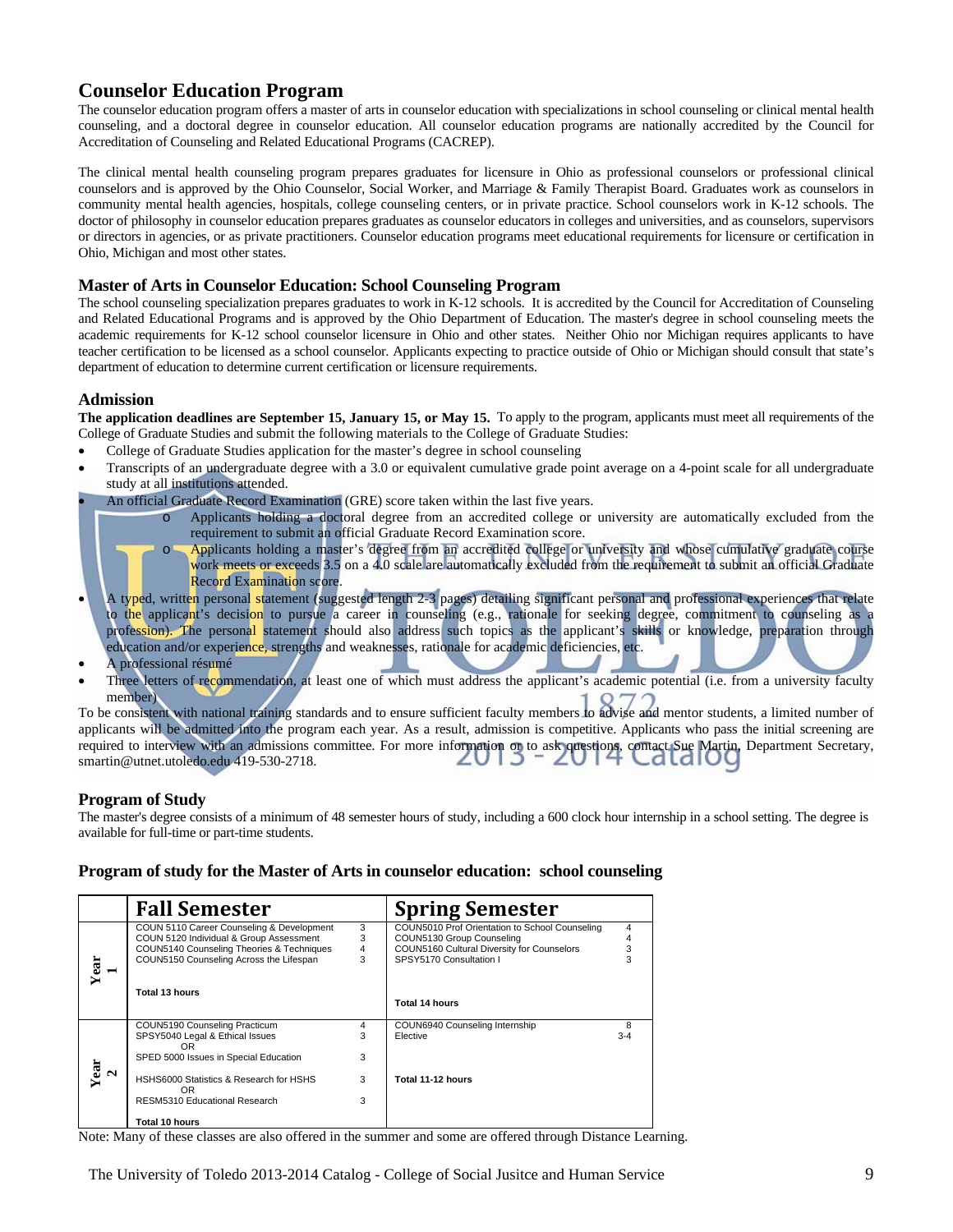### **School Counseling Licensure Endorsement Program**

Any licensed or license-eligible professional counselor or professional clinical counselor or any student in the clinical mental health counseling program who wants school counselor licensure, but is not seeking admission to the master's degree in school counseling, must apply for admission to the school counseling licensure endorsement program. The application consists of an application form, official transcripts of graduate work in counseling, three letters of recommendation, and a personal statement clarifying the reasons the applicant wishes to become a licensed school counselor. The applicant may be required to appear for an interview. Students must be admitted to the endorsement program before they will be permitted to enroll in the required 600 clock-hour internship.

### **Master of Arts in Counselor Education: Clinical Mental Health Counseling**

The master's degree in the area of clinical mental health counseling is a prerequisite for licensure as a professional counselor or professional clinical counselor in Ohio and other states. It is accredited by the Council for Accreditation of Counseling and Related Educational Programs and is approved by the Ohio Counselor, Social Worker, Marriage and Family Therapist Board. This degree prepares students to work in mental health agencies, substance abuse agencies, private practice, and a wide variety of settings including hospitals, colleges, and the criminal justice system. Applicants expecting to practice outside Ohio or Michigan should consult that state's counseling board to determine current certification or licensure requirements.

### **Admission**

**The application deadlines are September 15, January 15, or May 15.** To apply to the program, applicants must meet all requirements of the College of Graduate Studies and submit the following materials to the College of Graduate Studies:

- College of Graduate Studies application for the master's degree in clinical mental health counseling
- Transcripts of an undergraduate degree with a 3.0 or equivalent cumulative grade point average on a 4-point scale for all undergraduate study at all institutions attended.
- An official Graduate Record Examination (GRE) score taken within the last five years.
	- o Applicants holding a doctoral degree from an accredited college or university are automatically excluded from the requirement to submit an official Graduate Record Examination score.
	- o Applicants holding a master's degree from an accredited college or university and whose cumulative graduate course work meets or exceeds 3.5 on a 4.0 scale are automatically excluded from the requirement to submit an official Graduate Record Examination score.
- A typed, written personal statement (suggested length 2-3 pages) detailing significant personal and professional experiences that relate to the applicant's decision to pursue a career in counseling (e.g., rationale for seeking degree, commitment to counseling as a profession). The personal statement should also address such topics as the applicant's skills or knowledge, preparation through education and/or experience, strengths and weaknesses, rationale for academic deficiencies, etc.
- A professional résumé.
- Three letters of recommendation, at least one of which must address the applicant's academic potential (i.e. from a university faculty member).

To be consistent with national training standards and to ensure sufficient faculty members to advise and mentor students, a limited number of applicants will be admitted into the program each year. As a result, admission is competitive. Applicants who pass the initial screening are required to interview with an admissions committee. For more information or to ask questions, contact Sue Martin, Department Secretary, at smartin@utnet.utoledo.edu or 419-530-2718.

### **Program of Study**

The curriculum leading to the master of arts degree in counselor education with a specialization in clinical mental health counseling consists of a minimum of 60 semester hours. Applicants seeking licensure as professional counselors or professional clinical counselors in Ohio need to insure that at least 20 of their 60 semester hours of study meet the five areas of clinical practice required by the Ohio Counselor, Social Worker, and Marriage and Family Therapist Board.

### **Program of study for the Master of Arts degree in counselor education: clinical mental health counseling**

The curriculum leading to the master's degree in counselor education: clinical mental health counseling consists of the following:

### **Program Sequence for Master of Arts in Counselor Education: Clinical Mental Health Counseling**

|                        | <b>Fall Semester</b>                                                                         |   | <b>Spring Semester</b>                                                                |  |
|------------------------|----------------------------------------------------------------------------------------------|---|---------------------------------------------------------------------------------------|--|
|                        | COUN5020 Pro Orient Clinical Mental Health Couns<br>COUN5110 Career Counseling & Development | 4 | COUN5130 Group Counseling<br>COUN5140 Counseling Theories & Techniques                |  |
| Year<br>$\blacksquare$ | COUN5120 Individual & Group Assessment<br>COUN6240 Diagnosis & Mental Health                 |   | COUN5150 Counseling Across the Lifespan<br>COUN5160 Cultural Diversity for Counselors |  |
|                        | Total 14 hours                                                                               |   | Total 14 hours                                                                        |  |